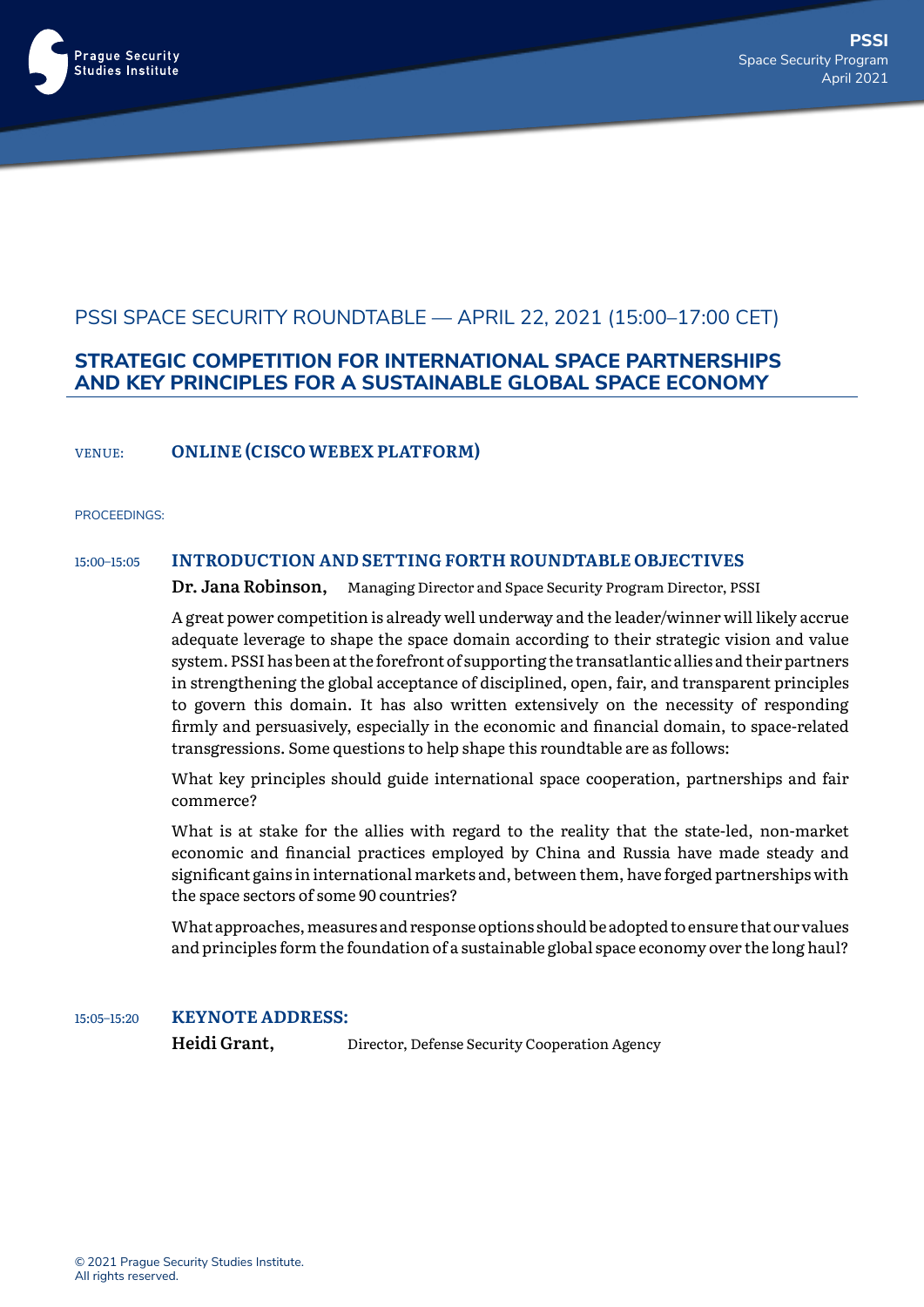

## 15:20–16:05 **SESSION ONE: ECONOMIC AND FINANCIAL THREATS TO STABLE INTERNATIONAL SPACE PARTNERSHIPS**

Moderator: **Dr. Jana Robinson,** Managing Director and Space Security Program Director, PSSI Speakers: **Kevin O'Connell,** CEO, Space Economy Rising, LLC, and former Director of the Office of Space Commerce, U.S. Department of Commerce **Dr. Scott Pace,** Director, Space Policy Institute, George Washington University and former Executive Secretary of the U.S. National Space Council **Augusto Gonzalez,** Adviser for EU Space Diplomacy, DG for Defence Industry and Space (DG DEFIS), European Commission

> This session will discuss the international economic and financial (E&F) space activities of China and Russia. These largely overlooked E&F elements of their "ground game" urgently need to be addressed, particularly given the scores of foreign governments that have come under the sway of China and/or Russia. The knowing creation of undue space-related dependencies also represents a threat to the development of a sustainable global space economy.

> Some of these worrying E&F activities include: non-market, subsidized loan arrangements; damaging fair competition in the space sub-sectors due to a government's intervention on behalf of its enterprises; compromising the sovereignty of countries via financial indebtedness and the resulting seizure of assets; and insisting on sole source contracts for much of a country's space sector development, potentially leading to what PSSI terms "space sector capture". Developing, often cash-strapped, countries are most vulnerable to such aggressive marketing approaches and only discover the downside implications too late. Democratic countries are also not immune to these E&F predations, although often couched in seemingly benign individual commercial contracts, scientific collaboration, academic exchanges, or broader funding commitments beyond the space sector.

> This session will also discuss the broader implications of skewed international space partnerships, mainly the expansion of the Chinese and Russian global space footprints (including shaping of global space norms and standards) and the shrinkage of future markets for the equipment, technologies, and services of Western commercial space companies.

> On the matter of competitive commercial pressures, it should be noted that Chinese and Russian space enterprises -- including those that are publicly traded and whose securities are held widely in Western capital markets -- are often already subject to US and/or other official sanctions and have regularly engaged in corporate national security and human rights abuses that have not been properly disclosed or penalized.